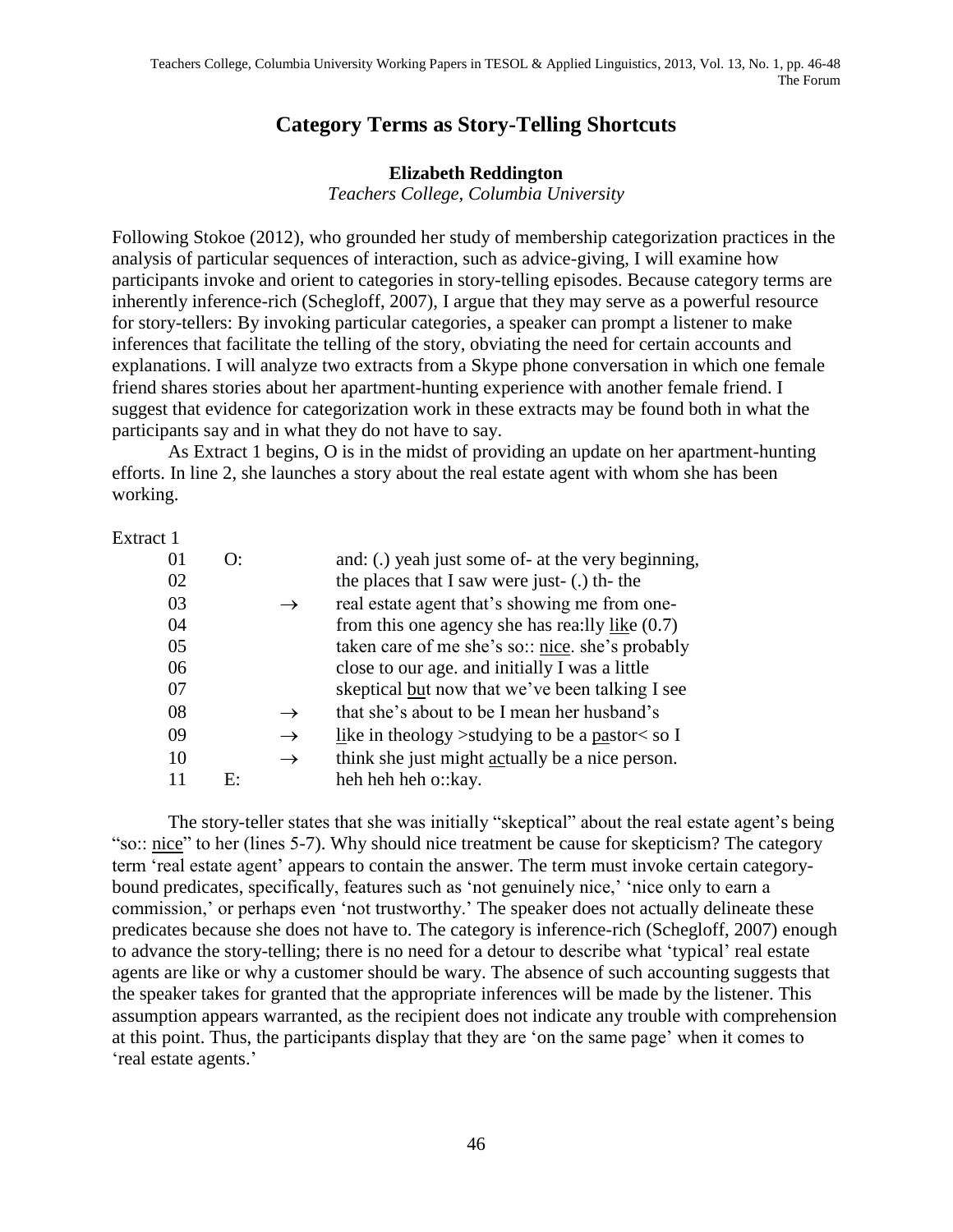What the story-teller does elaborate on is the change in her attitude toward this particular real estate agent, why she is no longer "skeptical" (line 7). The speaker provides an account of this change in lines 7-10 in part through the invocation of categories. This occurs in two steps. First, the speaker references the agent's "husband" (line 8). Use of this category term implicitly establishes the agent's membership in another category, 'wife,' and positions her as part of the standardized relational pair, 'husband-wife.' Again, there is no explicit mention of the predicates linked to these categories; however, the agent's association with her husband and his intended profession is used as an explanation for her behavior. In order for this leap to be made, it seems that another predicate must be oriented to, a feature along the lines of 'husbands and wives share traits and values.' Such a predicate would pave the way toward allowing the speaker to account for a wife's behavior with only a reference to her husband's profession.

Naming that profession represents the second step in the story-teller's account. 'Pastor' also appears to function as a category term, implicitly invoking predicates which are, in this case, positive, such as 'genuinely nice' or 'trustworthy.' The association with her husband and his profession, then, is presented as evidence that this real estate agent might also be genuinely nice and allows the story-teller to account for her change in perspective. The agent is ultimately presented as an exception to the category's rules. Having stated her case, at the end of her turn, the story-teller positions the real estate agent as a member of a final category—she is "a nice person" (line 10). This conclusion is greeted by the listener, without delay, with laughter and an acknowledgement token in line 11. There is no evidence in the listener's response that there has been anything problematic in the story-telling.

As the conversation continues, O goes on to describe several apartments that she has visited. Then, at the start of Extract 2, she returns to the topic of the 'atypical' real estate agent.

Extract 2

| 01 | O: |                   | an (.) then (.) today: she showed me:: $(0.2)$              |
|----|----|-------------------|-------------------------------------------------------------|
| 02 |    |                   | because she's-she's really: (.) been nice about             |
| 03 |    |                   | this and has been keeping me updated every                  |
| 04 |    |                   | evening she'll send like new listings or in the             |
| 05 |    |                   | m- > even as we're out < she will check and say             |
| 06 |    |                   | oh something just came on the market $\downarrow$ let's go. |
| 07 |    |                   | ↑ and she's like dropped me off at the ↑ T. today           |
| 08 |    |                   | she picked me up from one of my viewings                    |
| 09 |    |                   | because she's like I set it up for one-thirty               |
| 10 |    |                   | >we have fifteen minutes you're never gonna                 |
| 11 |    |                   | get there without a car so I'm gonna pick                   |
| 12 |    |                   | you up<.                                                    |
| 13 | E: |                   | that's nice.                                                |
| 14 | O: |                   | that's $\uparrow$ really nice.                              |
| 15 |    |                   | (0.8)                                                       |
| 16 | O: | $\longrightarrow$ | so I really would actually like for her to get              |
| 17 |    |                   | the money: hhh so I almost want to rent with                |
| 18 |    |                   | her so she gets the money hh[h                              |
| 19 | E: |                   | [yeah.]                                                     |